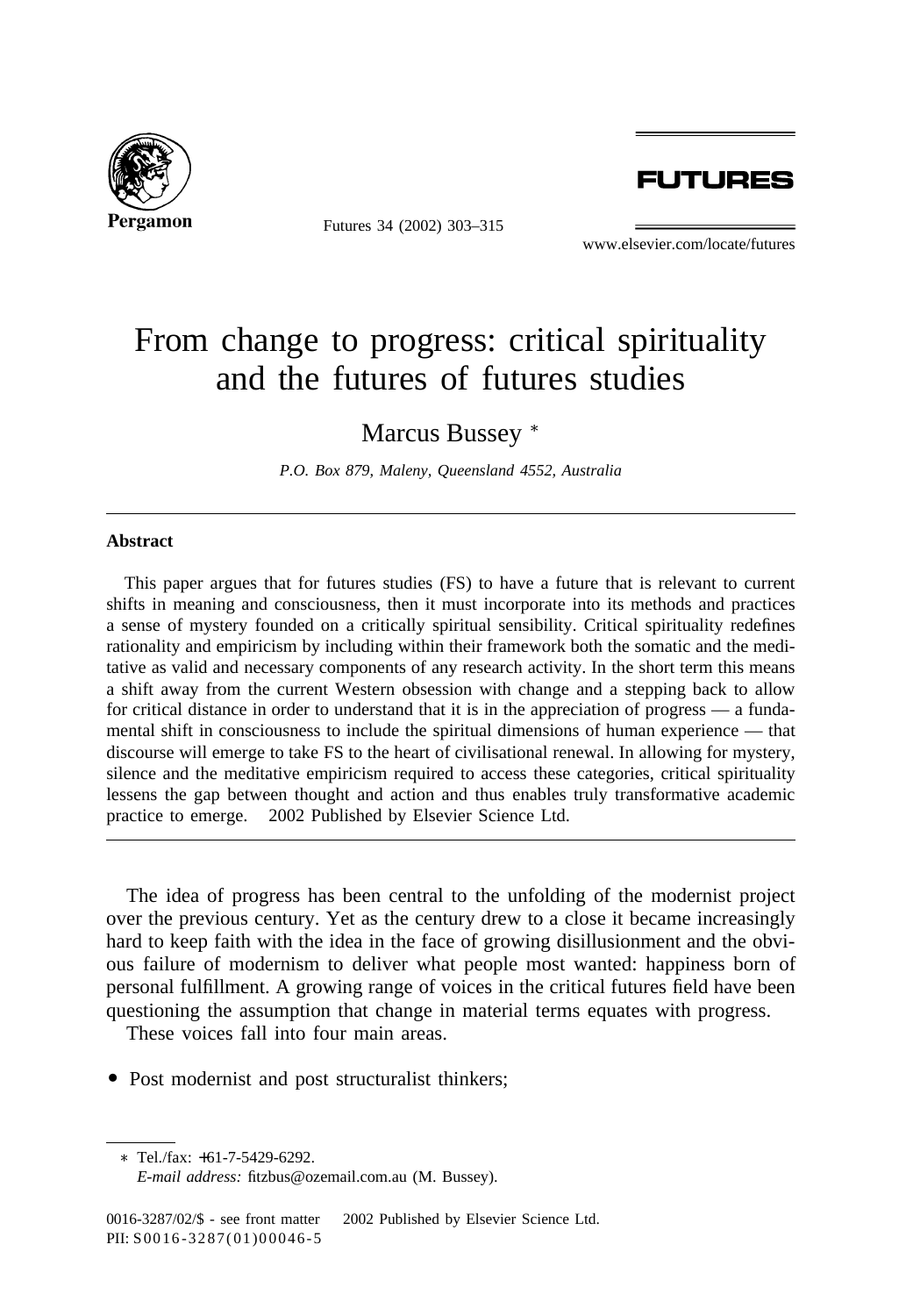- Feminists empowering postmodern discourse with value laden analyses of power;
- Post colonial thinkers with a debt to neo-Marxist and critical theorists:
- Neo-humanist thinkers with an investment in all three of the above, who work from a critically spiritual perspective.

In this paper I am going to argue that a Neo-humanist vision of the futures of Futures Studies is one which will fully engage the human potential by activating a critically spiritual methodology. This is important as many of the tools of futures work are actually intended for use in anticipating and managing change (uncritically) but have little relevance when considering the nature of progress. Those methods and techniques which engage with the less analytic more visionary process of futures are much more relevant to progress because they actively involve the individuals in the act of 'futures building' as opposed to 'futures scanning'.

'Progress' here is used to mean fundamental change in the consciousness of both the individual and collective mind. It is essentially spiritual and has no clear temporal or spacial restrictions being timeless, or as Joanna Macy would have it, anchored in "deep time" [1]. Change, on the other hand, is very much associated with technical and material movement, having no connection with the inner fabric of the human psyche. There is no appreciation of spirit here, though great attention is paid to gross national product and the latest technical innovation to hit the market.

Futures Studies has the potential to be responsive to future human dilemmas. But to be so it will need to make the effort to embrace tools and concepts that lie beyond the narrow pall of academic rationality as it is currently constituted. A greater space is already emerging within the field that not only tolerates but promotes imaginative and creative processes that break down the intellectual prudery of those who are attached to their own discipline and have little capacity to envision beyond narrow and self imposed confines. Thus we find music and song, poetry and story, art and theatre effective vehicles for work on deeper forms of consciousness. Visioning and imaging workshops such as those run by Joanna Macy, Elise Boulding, John Seed and Warren Ziegler (to name but a few) are growing in power and sophistication. Meditation and other reflective practices — the spiritual quest — seeking to plumb the depth of the human soul become relevant when seen within a broadened definition of rationality and research.

Clearly futurists need to be able to assess and describe likely changes in the short, medium and long term but their central goal should be to facilitate areas of human endeavor which can benefit from a closer linkage between action, the consciousness that informs and directs the action and the spirit that underwrites the consciousness. Equally clear is the fact that not all futures trends are as relevant to this deeper layer of operation within Futures Studies.

## **1. Main trends**

Futures Studies is going to develop in a number of well defined areas.

Empirical analysis — predictive, forecasting, system analysis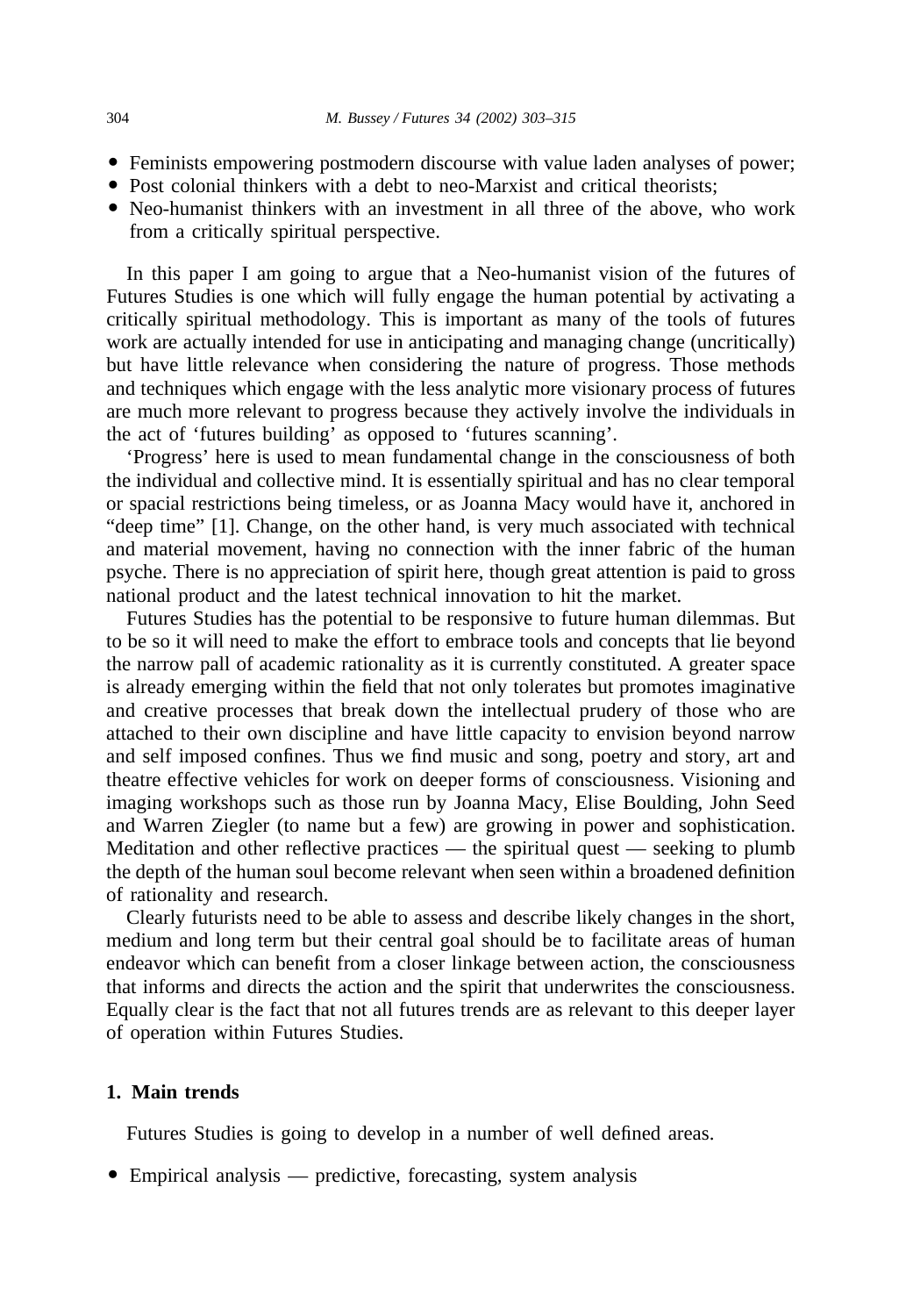- Cultural critique surveys, social analysis, communication, futures in education
- Civilisational renewal reconceptualising, imaging, alternative technology, spiritual and transpersonal. $<sup>1</sup>$ </sup>

The overall thrust of these developments is that we are part of a dynamically expansive discipline which is transdisciplinary and alive to the environment in a way that many more traditional disciplines are not. The down side of this is of course that in many areas of academia we are still not taken seriously. What is interesting however is that much of the language of futures, being borrowed from more centralist disciplines, is flowing back into them enriched by futures ideas and associations. Language is not static and attracts, through usage and development, ever newer possibilities. Critical Futures Studies is interested in language, how we use it, how we can extend it and transform ourselves and our society through its action upon our consciousnesses.

So a major part of the futures agenda is simply the development of a language of possibility. Such a language contests the reductionist, intellectual pessimism of empirical researchers, revealing it to be rooted in value laden assumptions about the world. These assumptions remain invisible and uncontested within their own domains. Thus the Club of Rome spreads statistical terror over an imminent Malthusian crisis threatening to sweep away all we in the West have worked so hard to achieve. Population is an issue for futurists but is not necessarily the problem it so often is made out to be [3]. If we see human beings as creative generators of their own individual and collective futures as opposed to voracious consumers of resources, then we can begin to generate different responses to the question: What does 'over population' mean?

#### **2. The language of conception**

How we conceive of humanity, both the collective force of it and the individual unit consciousnesses that constitute it, is central to how we understand and enact critical Futures Studies. Similarly our sense of what it is to be human will shape how we constitute any possible future developments for this discipline. Thus we have to pay close attention to the language of conception, with all its emotional and cultural resonances, when we look at our selves and our practices and, in typical futures style, apply the lens of Futures Studies methodology to our own discipline.

A growing number of futurists are turning their attention to the development of meaningful constructs to deepen futures methodology through an active engagement with the interface between conception and consciousness. Sohail Inayatullah's Causal Layered Analysis [4–6] are all examples of this development and all offer useful tools in understanding this process.

<sup>&</sup>lt;sup>1</sup> For an overview of these areas see: Inayatullah and Wildman [2].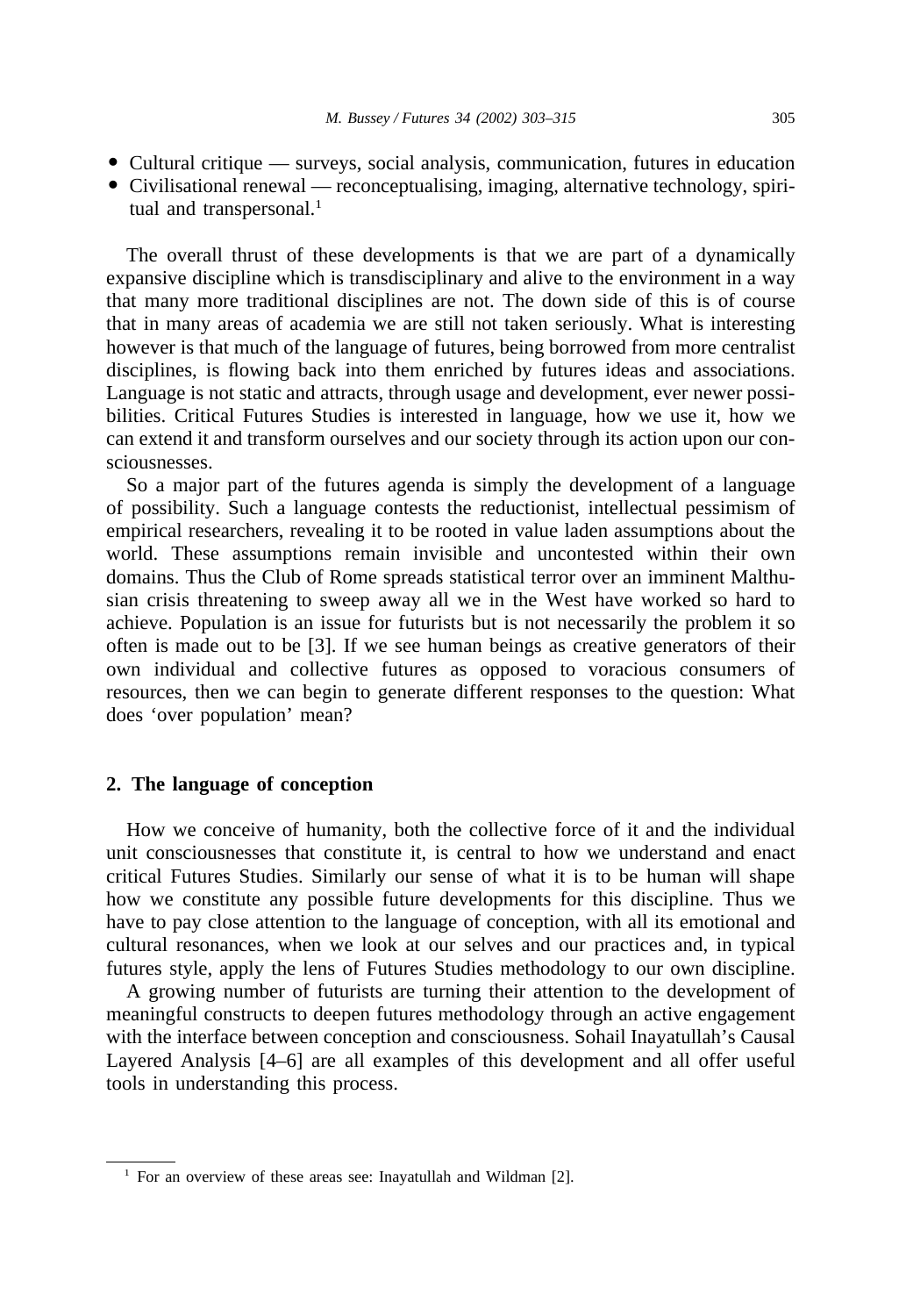#### **3. Critical Spirituality**

Critical Spirituality is particularly concerned with the language of conception in the application of neo-humanist method to the analysis of 'consciousness'. Neohumanism, drawing as it does on yogic and tantric conceptions of consciousness, describes human consciousness as a continuum that extends from the physical body through action (engagement of body and mind with the outer world) to mind and spirit [7]. It offers an analysis of reality which accounts for the human civilisational project as a collective struggle to achieve ever higher order spaces in which subtlety and spirit can emerge, through conscious human engagement, into the collective domain.

As method, critical spirituality applies analysis and synthesis in equal measure, incorporating into its research a meditative empiricism which acknowledges mystery and the importance of deep reflective practice in the unfolding of meaning into our daily lives and actions. Rationality in this approach is a layered, value laden application of intellect which offers rigor and discriminative judgment, a critical stance which problematises reality and consciousness (the conceptual language of researchers), grounded in a spiritual episteme [8] that takes the cap off human potentiality by imposing no limits to the possible.

## **4. Mystery**

Thus Einstein's assertion that "Imagination is more important than knowledge" can become the proposition that "Knowledge is limited only by one's imagination." Imagination, the creative impulse, being an expression of an individual's inner dwelling or spiritual intuition. Matthew Fox, when he argues that we should educate in awe [9] is pointing to the fact that most intellectual activity today is premised on the stripping back of mystery at the expense of the human spirit. Rationality is limited here to the faculty that penetrates mystery with the scientific method laying bare the true and disallowing obscurantist language that seeks to bring mystery within the realm of human action.

Critical spirituality brings mystery within the boundaries of method, embracing it as part of human experience. Here mystery is recognised as a fertile ground from which humanity constantly benefits. Thus a discourse is offered that encapsulates the human experience of the unknowable. How we respond to mystery is as important to how we research and how we envisage the future as is our ability to clarify problems and articulate responses. Mystery is simply another area of human experience. It is now made possible through neo-humanist method to make some sense of the experience of mystery and just as chaos and complexity have become essential parts of academic discourse, seeking to grapple with the awesome array of forces at work in our lives, so too mystery becomes another conceptual tool in the ever expanding language of the possible generated by Futures Studies.

Further on this, if we examine silence we find that it is an important facilitator of the human experience of mystery. Mystery cannot itself be communicated directly,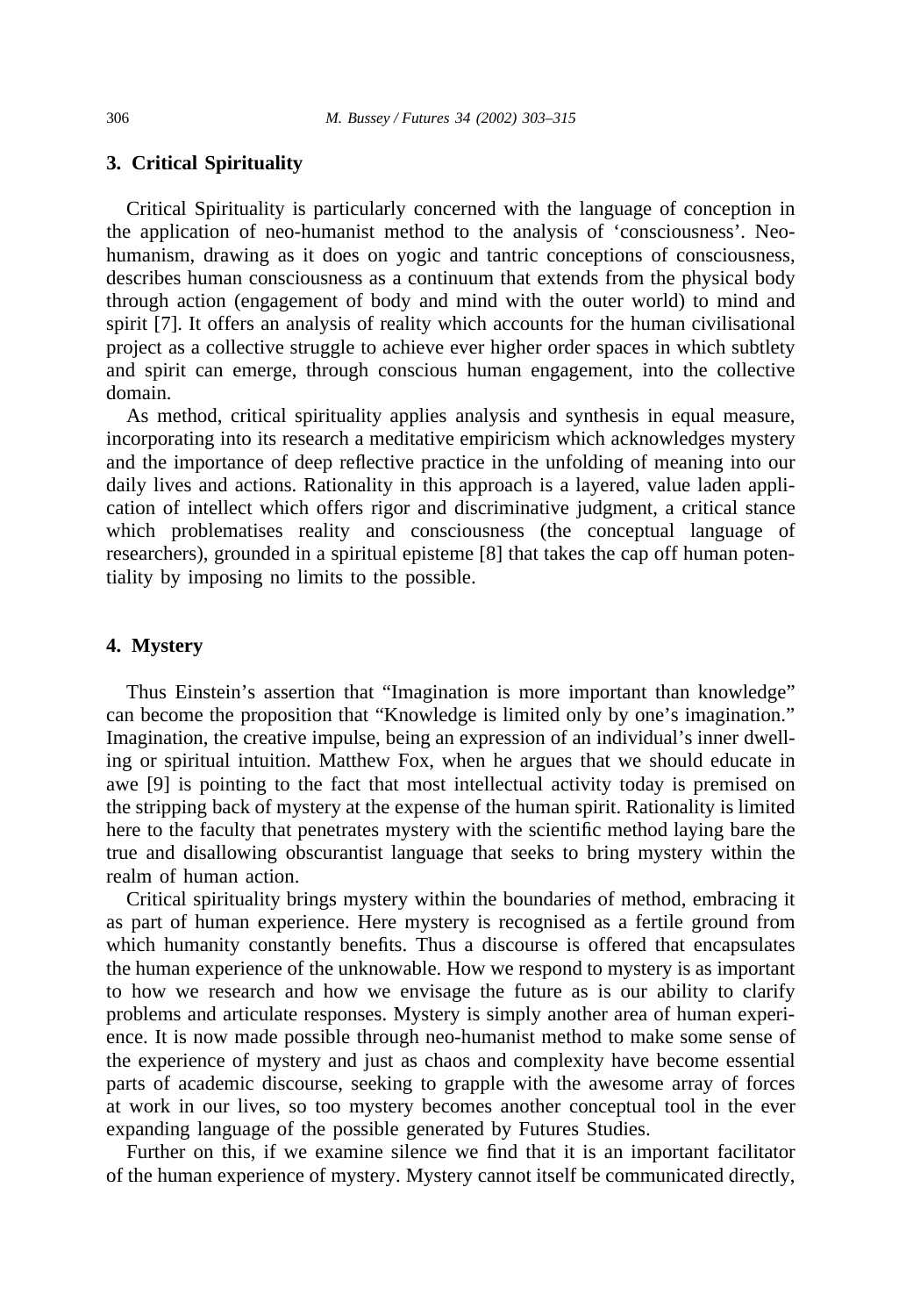yet it can be experienced. Communications theorist Ramana Williams in his analysis of the role of silence in communication points out that some things cannot be put into words but remain central issues for humanity to deal with. Thus silence becomes "a powerful communicative media for the transmission of 'higher knowledge'...[because] symbolic expression is ultimately limited expression, since human beings possess only a very limited capacity to express or articulate that which is being experienced inwardly" [10].

The Quaker tradition has raised silence to a powerful communicative force that bonds their communities more powerfully than the greatest of sermons. Thus Ralph Waldo Emerson thoughtfully observes, "Good as is discourse, silence is better and shames it....If at one in all, no words would be suffered" [11]. To dwell for a period in silence is a meditative act as it is opening up a reflective space that approaches mystery. So, the central research tool when dealing with mystery is meditation. Meditation is an empirical exercise as it empowers the practitioner with the ability to 'see for themselves'. This 'seeing', the development of a spiritual rationality, supplies the epistemological anchor for all other intellectual (both abstract and applied) activity.

#### **5. The futures spectrum**

When surveying the array of tools available to Futures Studies we are presented with a wide spectrum of possibilities ranging from the predictive through to the humanistic and transpersonal.<sup>2</sup> Each tool is specifically crafted for its own purpose, and all can function within a critically spiritual context. Yet, from the critically spiritual context the tool box is incomplete without meditation since no other tool available can perform the function of exploring mystery.

Mystery is as much an empirical as a spiritual reality. Scientists still grapple with the big questions about the origin of life, the mechanisms of evolution and the function of consciousness. Futures Studies is also centrally concerned with mystery because the future is so closely enmeshed with one of the most mysterious of entities: the human consciousness and its powerful capacity to create the world in its own image.

The inclusion of mystery and its corollary meditative empiricism within futures discourse greatly opens up the discipline to possibilities denied us by a reliance on more narrowly defined empirical tools. It augments the already brimming tool box so that Futures Studies can become even more open and flexible in its responses to the central dilemmas facing us today.

## **6. Ecumenical voice**

Critically spiritual futures are pluralist and ecumenical. Meditative empiricism is not dependent on any one system of practice, rather it acknowledges that we all have

 $2$  See Table 5.1 in Slaughter, [5, p. 204].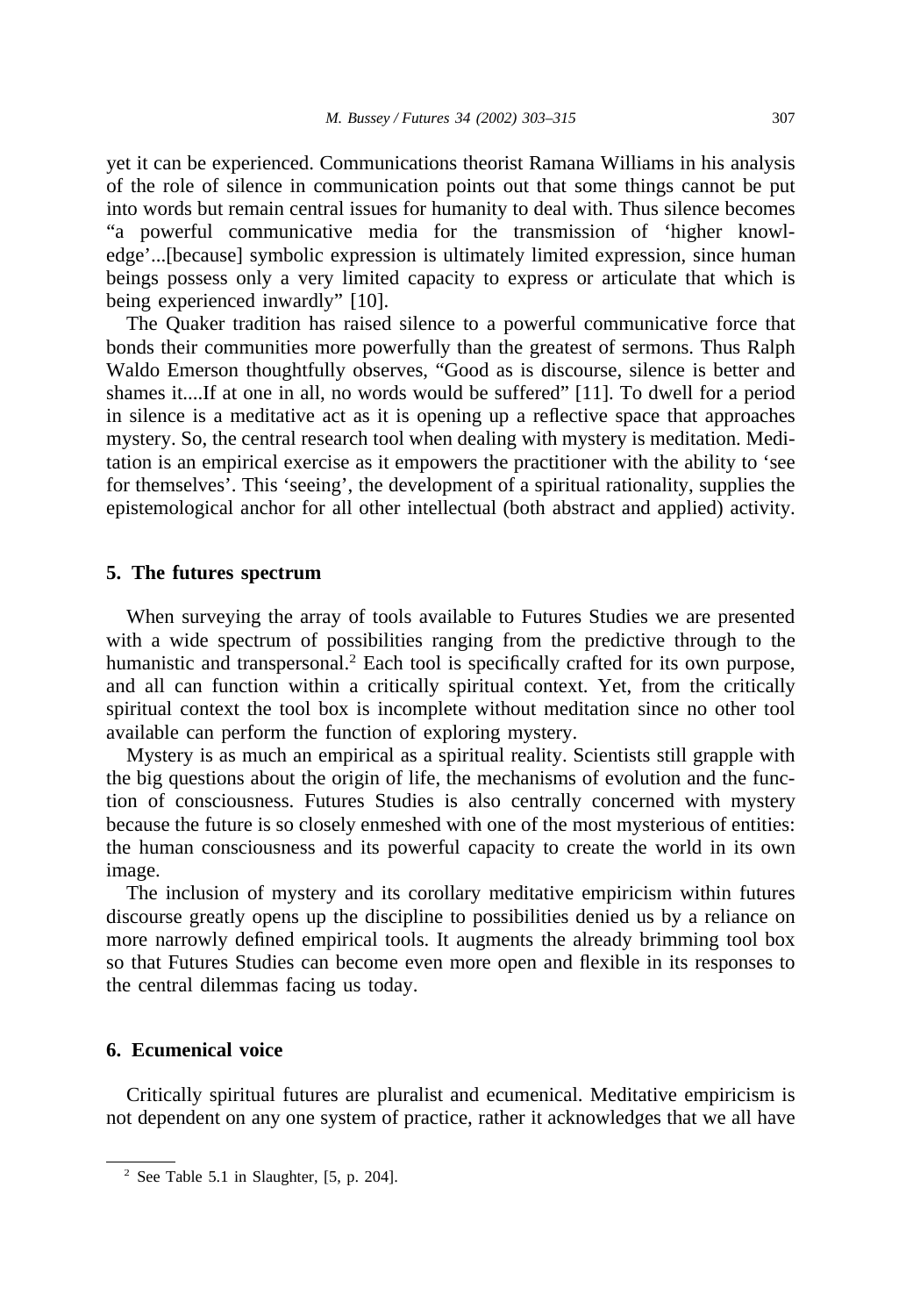individual paths to tread and that there are as many reflective paths as people to tread them. What does hold however is a recognition that human beings are constructed as layered minds and are not simply political or social beings, not rational animals or pleasure driven consumers, nor are they simply suicidal nihilists or would be gods awaiting the lifting of the burden of original sin.

Critical spirituality, by offering a layered description of consciousness further enriches layered methods and offers increased depth and subtlety to futures discourse. This is important as Futures Studies itself, by virtue of being open and eclectic, always stands at risk of being hijacked by a dominant ideology and forced into blinkered horizontal analyses common to standard academic practice. By imbuing enquiry with this ecumenical spirit critical spirituality allows for a wide range of voices to convene in a dialogue of diverse narrative strands all of which have value but must be harmonised within an over arching ethic of benevolence and tolerance. This is very important as it makes room for what feminist futurist Ivana Milojevic calls the perspective of the powerless [12].

#### **7. Some implications**

There is no substitute for sound research and strong theory. Critical spirituality offers a research methodology that places individual consciousness at the centre and works directly upon it through a process of deep reflective action. By placing consciousness under the lens of meditative empiricism, critically spiritual processes offer a range of previously inaccessible tools and perspectives to Futures Studies.

#### *7.1. Concepts*

- Progress is spiritual, most Futures Studies is focused on change
- To study change is to settle for futures that will be deficient
- Meditative empiricism as valid research
- Futures will be increasingly nonlinear complex and layered
- Critical spirituality realigns scientific method with an ethic of benevolence, offering a spiritual and ethical rationality
- Mystery an empirical and spiritual reality

#### *7.2. Tools*

As the shift from change to progress occurs so tools will have to become focused on the spiritual development of consciousness. Such tools will include:

- Deep action research consciousness explored through meditative empiricism as part of action research cycle
- Deep layered maps of the future: Gnosis (individual knowing, the personal face of critical theory) will become increasingly relevant when mapping the future and problematising the present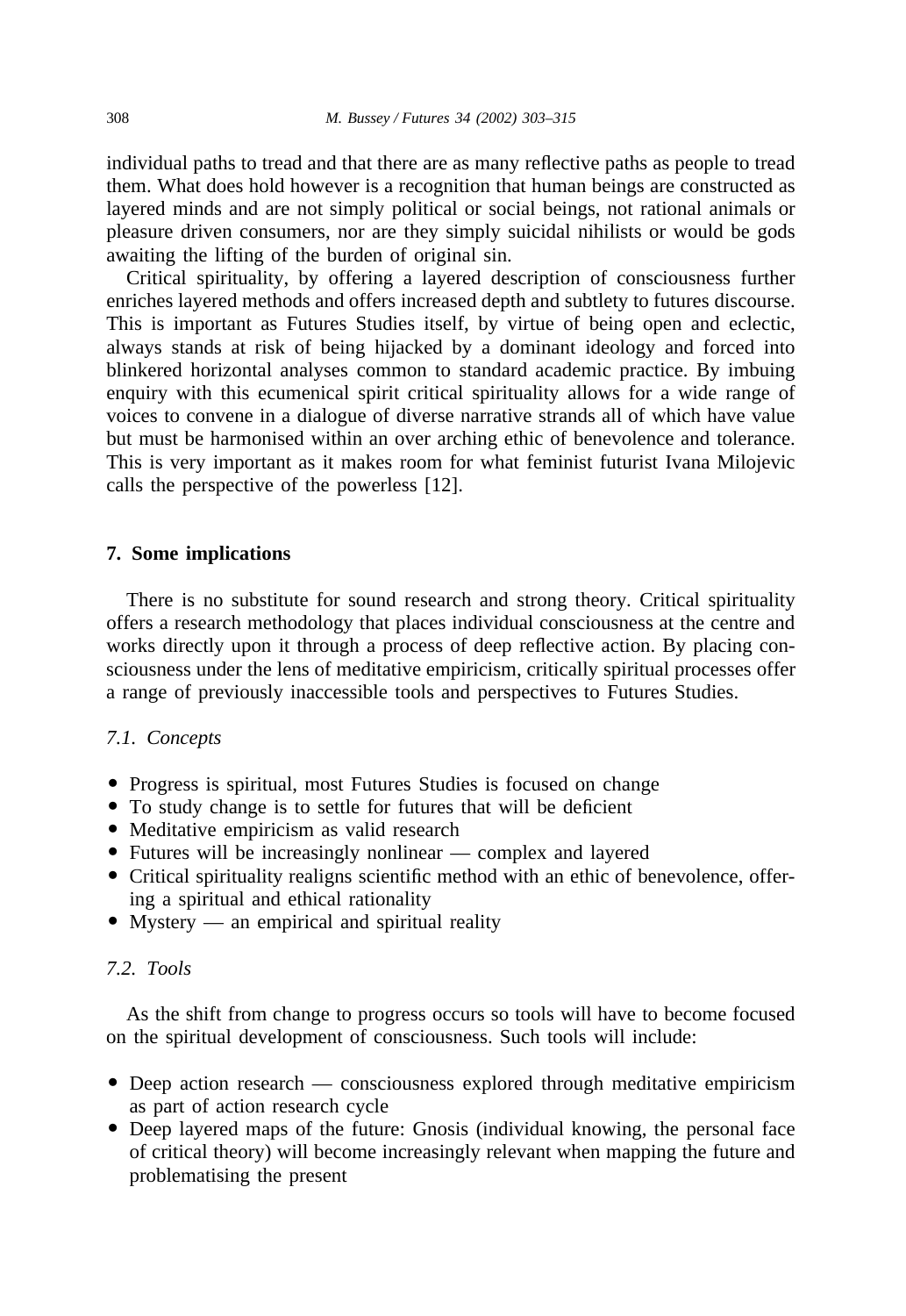- Deep dialogue promoted by an ecumenical voice
- Deep reflective practice

#### *7.3. Implications*

- Shift in research from the study of trends and change management strategies to deeply qualitative explorations
- The interplay of consciousness and language explored through sensitivity to the language of conception
- Re-mystification of experience allows for new categories, such as microvita and prama, to become legitimate features of scientific discourse
- Change has relative importance, it is not an absolute construct
- As consciousness is problematised issues of authenticity also problematised solutions lie in ethical analysis
- Research redefined as a spiral activity that begins and ends with researchers engaged with their own consciousnesses

## *7.4. Civilisational vision*

- Progress is spiritual and can only be achieved through individual and collective endeavor
- Ecumenical voice is multicultural, being deeply appreciative of the other as a source of inner knowledge
- 'Desired future' seen as containing higher order space the attainment of which is the culmination of the human civilisational project
- Meditative empiricism takes the cap off human potential
- Cultural renewal flows from individual renewal
- Emergent partnership society as spiritual rationality rebalances gender relations

The implications of these shifts in method, both its theory and practice, allow for increased creativity and affective, as opposed to effective, change. It takes the central plank of critical Futures Studies — the desire not simply to predict the future but to shape ethical and emotionally desirable futures — and gives it 'teeth'. This is imperative if we are to actively engage in generating sustainable and attractive conditions for future generations.

## **8. Getting personal**

It is essential for the futures of Futures Studies to get personal. Critical futurists cannot avoid the fact that they need to bring their discipline 'home' in order to merge personal experience with global vision. The process begins in the heart as we plumb the mystery at the core of our being and grows as we make personally informed judgments based on our direct experience of responsibility for our world gained through an ever growing awareness that we are connected, intimately, at the levels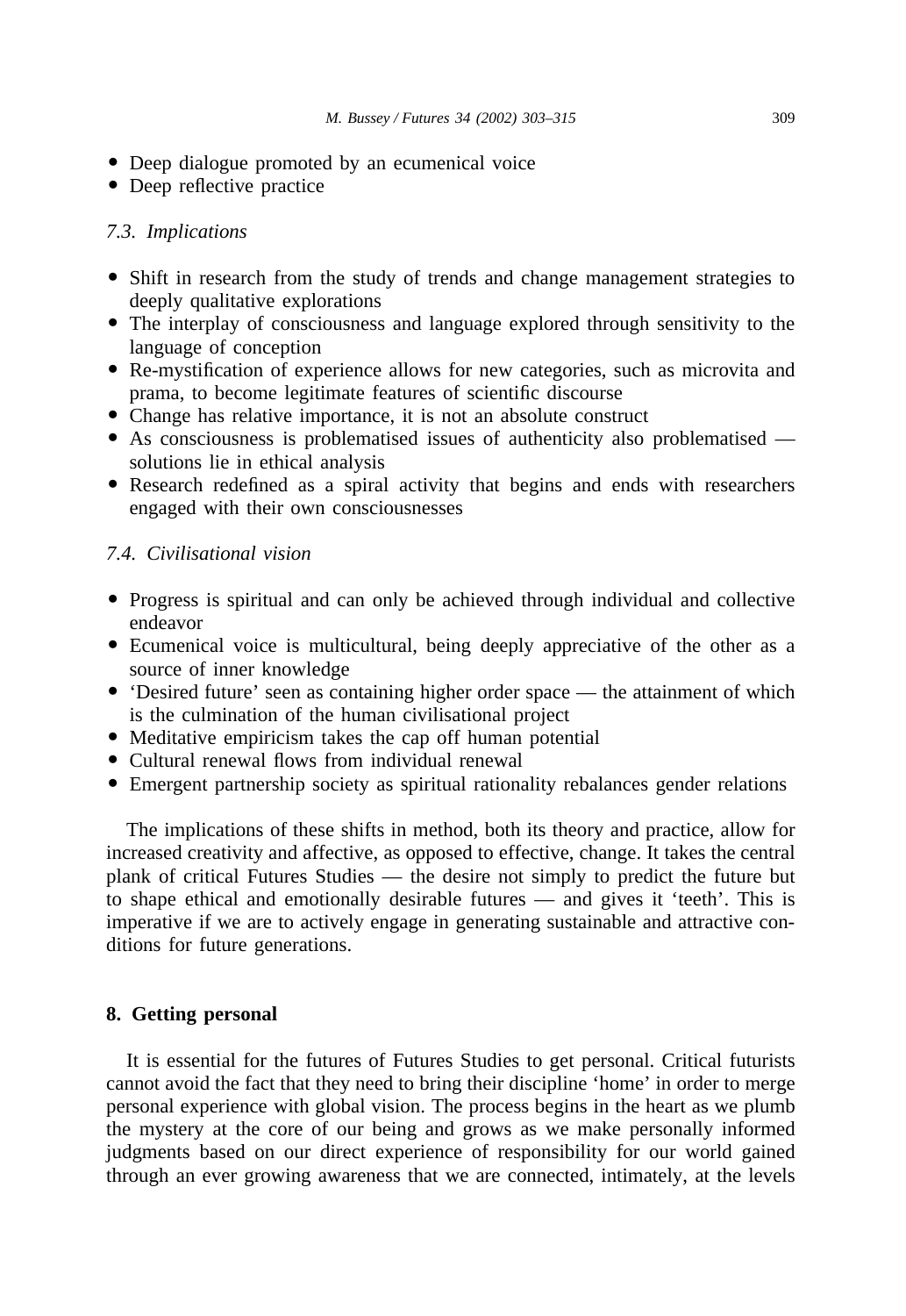of body, mind and spirit with one another and the universe. Such an awareness can only come out of a deep experience of reflective space.

Futurist Hazel Henderson points to this personal imperative when she notes, "The challenge to western science is not only to place the observer back into the equation, but to recognise the human actor as the key shaper of economies, technologies, and the evolution of cultures and societies as well" [13]. The recognition Henderson is pointing to is central to all futures methodology.

Western culture struggles to understand the sense of 'personal' required here. Its central philosophical corner stone is the individual. Yet, individualism with its rights and responsibilities is only a small part of what is being described here. The personal is a fully empowered individual who has a spiritual working relationship with self and other and environment.

The Buddhist scholar and activist Joanna Macy points to this fact and offers participants in her workshops an invititation into meditative space and deep time. This is done in order to break out of the bonds imposed upon us by culture and personal history. She is inviting us "to wake up for the sake of all beings" [1, p. 82] through the reconceptualisation of self in order to empower us for future action. The healing of our times and our selves is to start with our intention to begin the work in our daily lives. It is a personal work, as big or small as we are.

Richard Slaughter makes this point explicit when he argues that we need to begin futures work with "individual human capacities" [5, p. 307]. We need to engage with the personal visceral face of the future, the active participants in future building, in order to generate what he calls "humanly-compelling futures" [5, p. 317]. He insists that "individuals do matter, that what they do — or fail to do — has real consequences." He then goes on to state:

The path of social innovation is clear. It runs from the clear understanding of particular individuals and groups, their commitment to what ever form of practice will elevate their consciousness from the mental egocentric to that of vision-logic and beyond. From here the outputs of higher order engagement are expressed in a variety of practices: in social innovations of many kinds, inner and outer. This has long seemed a most productive output of successful futures work — inventing the future, as it were, 'from the ground up' [5, p. 355].

Critical spirituality activates the personal within futures research at its deepest level by insisting that meditative rationality, Slaughter's 'vision-logic', can only emerge from a real commitment to a reflective practice. It is actively engaged in generating a language of the personal to sustain and expand the discourse into a layered and reflexive conception of the consciousness that underpins the personal.

#### **9. From image to action**

Another implication for Futures Studies is in the area of workshops. Educational futurists such a Hazel Henderson, David Hicks, Alan Tough and Frank Hutchinson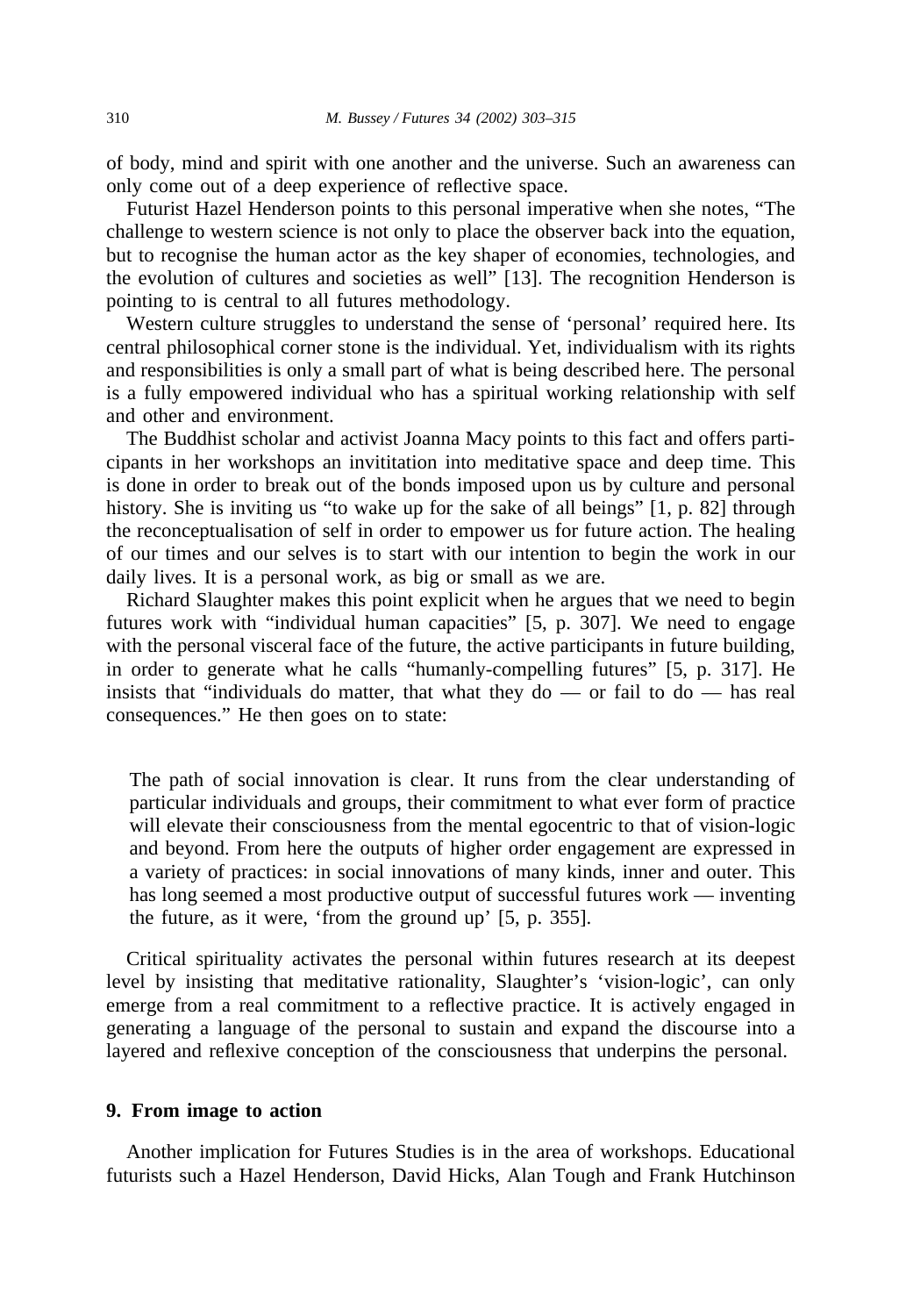have all pointed to the central importance of image in our conception of the future. Hicks sums up the dilemma facing us today when he observes that,

Popular images of the future in the West tend to be negative if not dystopian in nature while, on the other hand, what is most needed are creative and positive images that provide a basis for hope [14].

Workshops that focus on re-imaging the future have been successful and can generate what Hutchinson calls 'literacies of hope'<sup>3</sup> yet as he goes on to state, this does not imply "that the very act of imaging a better world is sufficient."4 Each individual's image needs to come together in dialogue and take form as action plans.<sup>5</sup> Yet the process, though empowering has great limitations as an image has a relatively short 'shelf life'. Thus Hutchinson observes that young people felt discouraged that schools spent so little time on positive image building as part of their activities.<sup>6</sup> One important aspect of critical spiritual practice is that meditative empiricism engages the consciousness at such a fundamental level that the gap between thought and action decreases, thus greatly expanding the possibilities of image becoming activated reality.

In this way we come to see the insight captured in Boulding's phrase, "We do not have to abandon the methods to image that better world, only broaden and deepen them..."<sup>7</sup>

#### **10. The spirit of enquiry**

By embracing a layered methodology critical Futures Studies is opening up the future and freeing us from the determinism that arises from a commitment to a single method of enquiry. In this way the spirit of enquiry is deepened and research processes remain responsive to the possible.

Futurists Thomas Gaspar and Erzsebet Novaky explore the nature of the emergent world order in a series of dilemmas that arise from the tensions between methodology and method. These tensions arise because of what they describe as the 'transition paradox'.

The Transition Paradox draws the attention to the fact that the methodological debates and the future of futures studies are embedded in the debate on the coming world system which gives the possibility and the need for the mass to actively

<sup>3</sup> Hutchinson, op cit, (p. 195).

<sup>4</sup> ibid. (p. 204).

<sup>5</sup> The work of Tony Stevenson is good here. See [15]

<sup>6</sup> Hutchinson FP. Educating beyond violent futures. London: Routledge, 1996. p. 87–8.

<sup>7</sup> Boulding, E., quoted in Hutchinson, op. cit, (p. 204).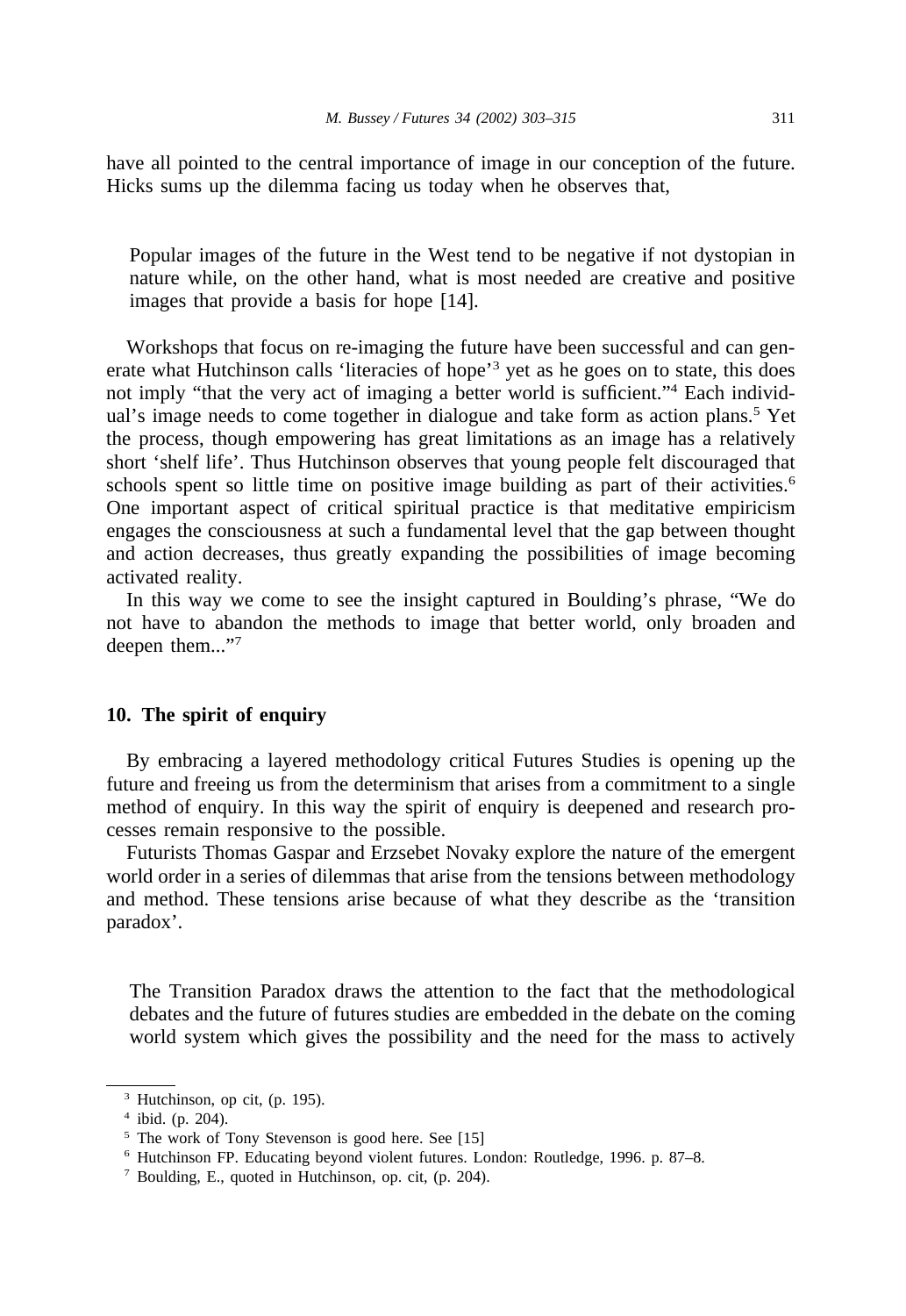participate in its creation. One who seeks for the future of futures studies has to integrate the aspect of methodology, like the one who thinks of the future methods has to take sides in the research on the new world order. From a scientific point of view this means that the time is ripe for integrating epistemology and ontology again, which were separated in the European Enlightenment [16].

Critical spirituality is positing such an integration of the epistemological and ontological forces that generate the future. It is proposing a spirit of enquiry that begins with the one making the enquiry. This is done because, as Warren Ziegler, the author of *Ways of Enspiriting*, states, "our spirit will no longer let us discern the future with forecasts, plans, predictions, trend extrapolations and high-technology inventions that do not speak directly to our spiritual dimension" [17].

## **11. Transdisciplinary futures**

Such an integration of spirit and method cannot occur without generating considerable stresses as world views, paradigms, epistemes are all jealous of their 'turf' and tend towards the dogma of narcissism. However, Boulding's point needs to be stressed. By deepening and extending the sense of the possible we do not have to abandon our methods. Layered interpretations of reality validate each method within its own epistemic context. They do this without relativising our research because layered approaches recognise the logical integrity of each method and its appropriateness within its respective focus of enquiry. What is also acknowledged is that no one layer 'tells the whole story' and that to be an effective futurist one needs to have a dexterity and facility within the whole spectrum of methods represented by the futures field. Working from such a transdisciplinary position, Futurists can then specialise in an array of those methods that best reflect their own value base and epistemic lineage.

Critical spirituality is also empowered with a spirit of deep tolerance that is rooted in a spiritual understanding that is holistic in nature. This tolerance is rooted in an ethical vision of human action premised on the engagement of benevolent rationality with the world's problems. Critical spirituality promotes this rationality through the removal of barriers between peoples, species, genders and the manifest universe as a direct product of the refinement of consciousness through the action of meditative empiricism on each individual's mind.

## **12. The nature of 'real progress'**

In this context the spirit of enquiry thus expands beyond sectarian limitations to include all forms of research that help us better generate futures processes conducive to real human progress. In this sense what I am proposing is that a critically spiritual futurist take on the role (or posture) of the shaman as described by Ashis Nandy. Within Nandy's post-colonial critique of the west is the awareness that method is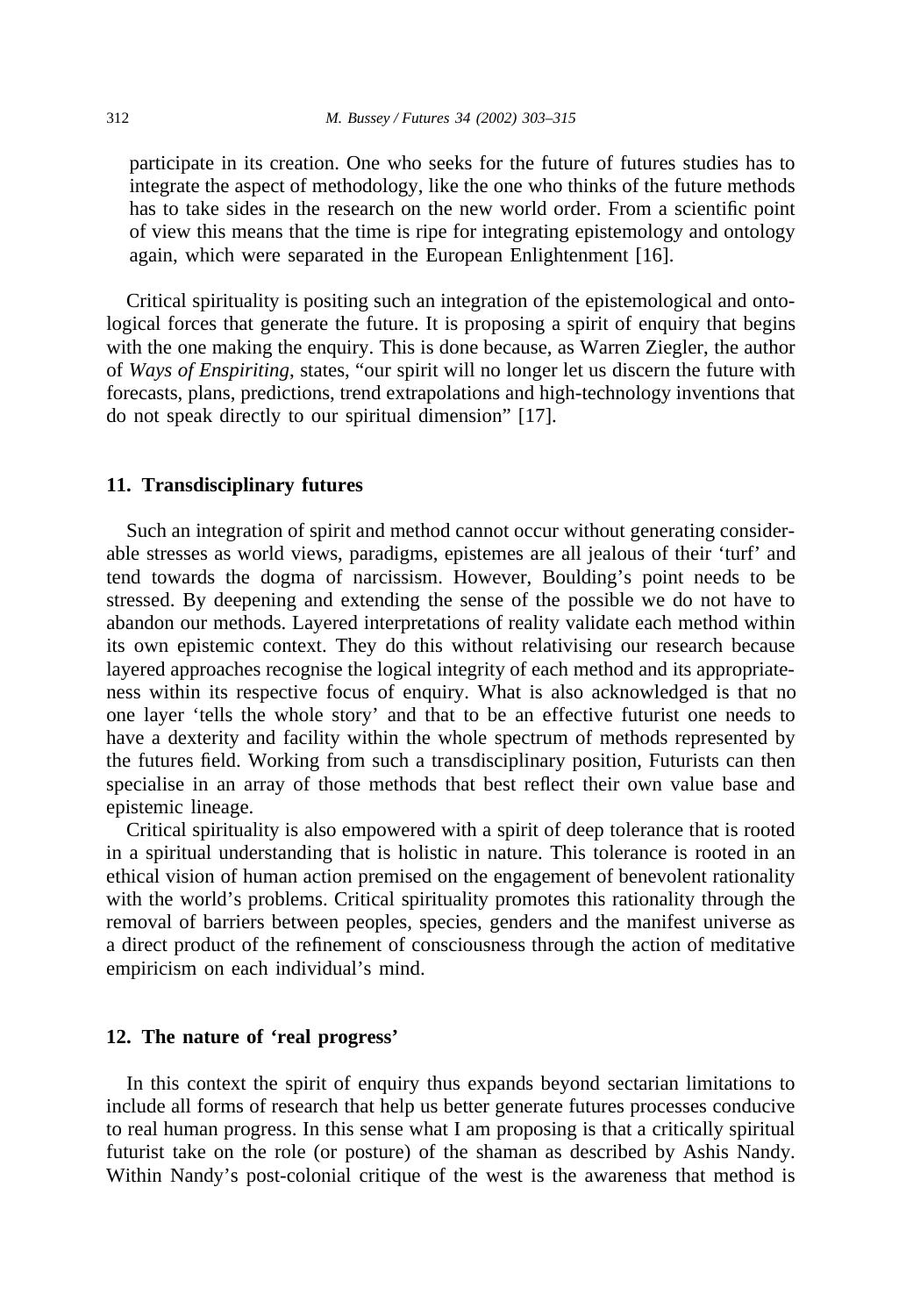not impartial or culturally neutral and that much dissent is in fact simply rhetoric. Dissent always stands in danger of becoming 'standardised' and to truly have impact and vision, it needs to come from beyond the pall of western, Enlightenment drenched, analysis.

Thus Nandy explains, "the shaman is actually the repressed self of the society in which he lives. He articulates some possibilities latent in that culture, possibilities which the 'sane', the 'mature' and the 'rational' person cannot self-consciously express or seriously pursue...Perhaps, in the present global culture, the shaman, taken metaphysically as a figure of opposition to the king and the priest, remains the ultimate symbol of authentic dissent, representing the utopian and transcendental aspects of the child, the lunatic, the androgyne, and the artist. In this sense, he remains the least socialised articulation of the values of freedom, creativity, multiple realities and an open future. At a time when mass culture and the media dominate the world, the shaman tries to transcend manifest reality and the strait jacket of 'common sense'. This expression of defiance uses a language of transcendence or utopianism. But this is partly because the shaman has to force us to move beyond the accessible world of knowledge to the mysterious world of those who remain the 'under-socialised' critics of the present global civilisation" [18].

The shaman has knowledge of 'the mysterious world' gained from direct experience. He or she knows that, as Shakespeare put it, "There are more things in heaven and earth, Horatio, than are dreamt of in your philosophy" [19]. The shaman knows that the Western idea of progress is a myth — a falsehood — because, having applied spiritual rationality to the analysis of western culture it has been revealed that, as the Indian mystic and philosopher Prabhat Rainjan Sarkar has observed, progress is simply equated with change. But change is *not* progress. Change is temporally bound and has nothing to do with human spirit.

Nandy is arguing that meaning be given back to non-western cultures. But he cannot reach the point of committing to the Indic response to meaninglessness namely active spirituality practiced through meditation. Yet Sarkar does indicate that this is where the reclamation of meaning begins, stating that "Progress is when one moves in the spiritual sphere...Without spiritual progress, one's existence will not be meaningful." He goes on to stress however that "For progress in the spiritual realm, one must not ignore the psychic realm or the mundane external sphere... Your life will become more and more meaningful if you do more and more work and more and more meditation" [20].

#### **13. Beyond the surface**

To be a vital force in generating creative, morally cogent and ethically viable futures a discipline like Futures Studies needs to take risks. Futurists here are in agreement. What is still unclear though is how to take risks and still be taken seriously.

I believe that it is the duty of the critical futurist to play the role of Ashis Nandy's shaman — the voice of the other, of the deep and mysterious forces, the actor of decidedly different and surprising tomorrows, the mirror of dissent — as opposed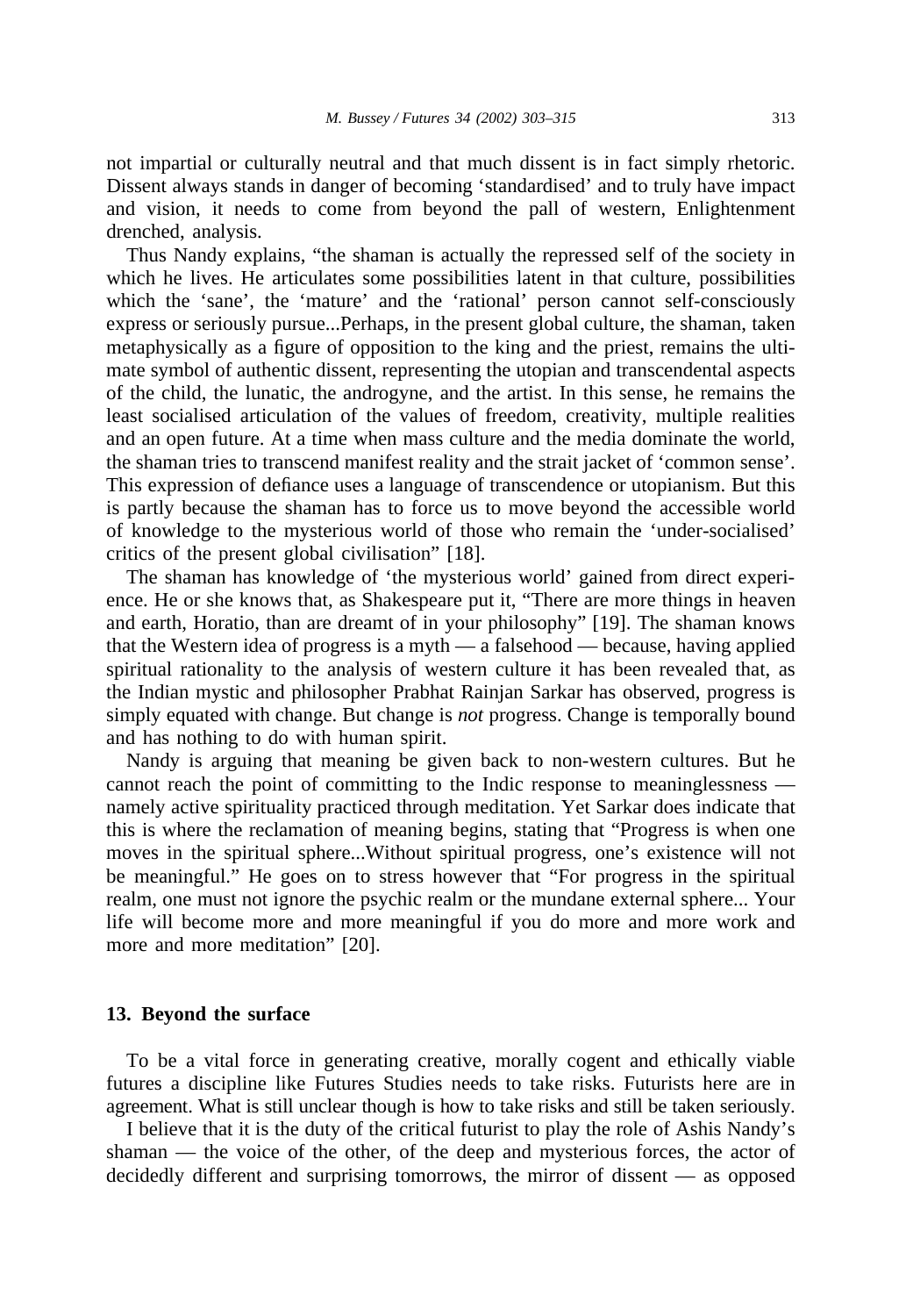to the king — the authoritative one, the punitive disciplinarian, learned, professional and boring- who represents the safe but sorry future which is decidedly white and male. Dissenting futurist Zia Sardar points out how already Futures Studies is being "domesticated and institutionalised" and goaded in the direction of narrow Western interests [21].

Such colonization is founded on the assumption that change equals progress and that such change, through the mechanisms of capitalism and the free market, will eventually penetrate to even the 'darkest' (what a sinister metaphor!) corner of the globe. In response to this colonization of the future, suspicious futurists have set about deconstructing it. This has lead critical futures to a layered understanding of the future and its relationship with the present. This layering has taken critical Futures Study below the surface and created the space for a legitimate reassertion of spirituality as a source of knowledge and a tool of analysis and synthesis.

Critical spirituality with its focus on the connection between individual consciousness and personal and collective action really begins to muddy the waters of knowledge and meaning. Young poet Star Hungerford knows what many of the so called wise, who prefer clear waters and stagnant futures, have failed to recognise:

#### *"Smiles and tearswould remind me todiscover places others fear."*<sup>8</sup>

It is from such places that our tomorrows will arise. The 'centre' is shifting, but where will it go? Critical spirituality points to the fact that it will go no where if not within, to that place — the spiritual core of humanity — that many in academia fear.

#### **References**

- [1] Macy, J. World as lover, World as self. London: Rider, 1993.
- [2] Inayatullah S, Wildman P, editors. Futures studies: Methods, emerging issues, and civilisational visions. CD Rom. Brisbane (Australia): Prosperity Press, 1998.
- [3] Inayatullah S. Transformative Research Methods, Futures, forthcoming.
- [4] Inayatullah S. Causal Layered Analysis: Poststructuralism as method. Futures 1998;30(8):815–29.
- [5] Slaughter RA. Futures for the third millenium: Enabling the forward view. Sydney: Prospect Media, 1999.
- [6] Wildman P, Blomeley B. Dreamtime Myth: History as Future. In: Inayatullah and Wildman, editors. Futures studies: Methods, emerging issues, and civilisational visions. CD Rom. Brisbane (Australia): Prosperity Press, 1998.
- [7] Bussey M. Homo Tantricus: tantra as an episteme for future generations. In: Inayatullah S, Gidley J, Bergin, Garvey, editors. The University in transformation: Global perspectives on the futures of the university. Westport, Conn., 2000.
- [8] Bussey M. Tantra as episteme: A pedagogy of the future. Futures 1998;30(7):705–16.
- [9] Fox M, Sheldrake R. Natural grace, London: Bloomsbury, 1997:172.
- [10] Williams R. Silence and the Communicative Community. In: Inayatullah S, Fitzgerald J, editors.

<sup>8</sup> Star Hungerford is 14 years old. These lines are taken from "Come Into My Land" [22].